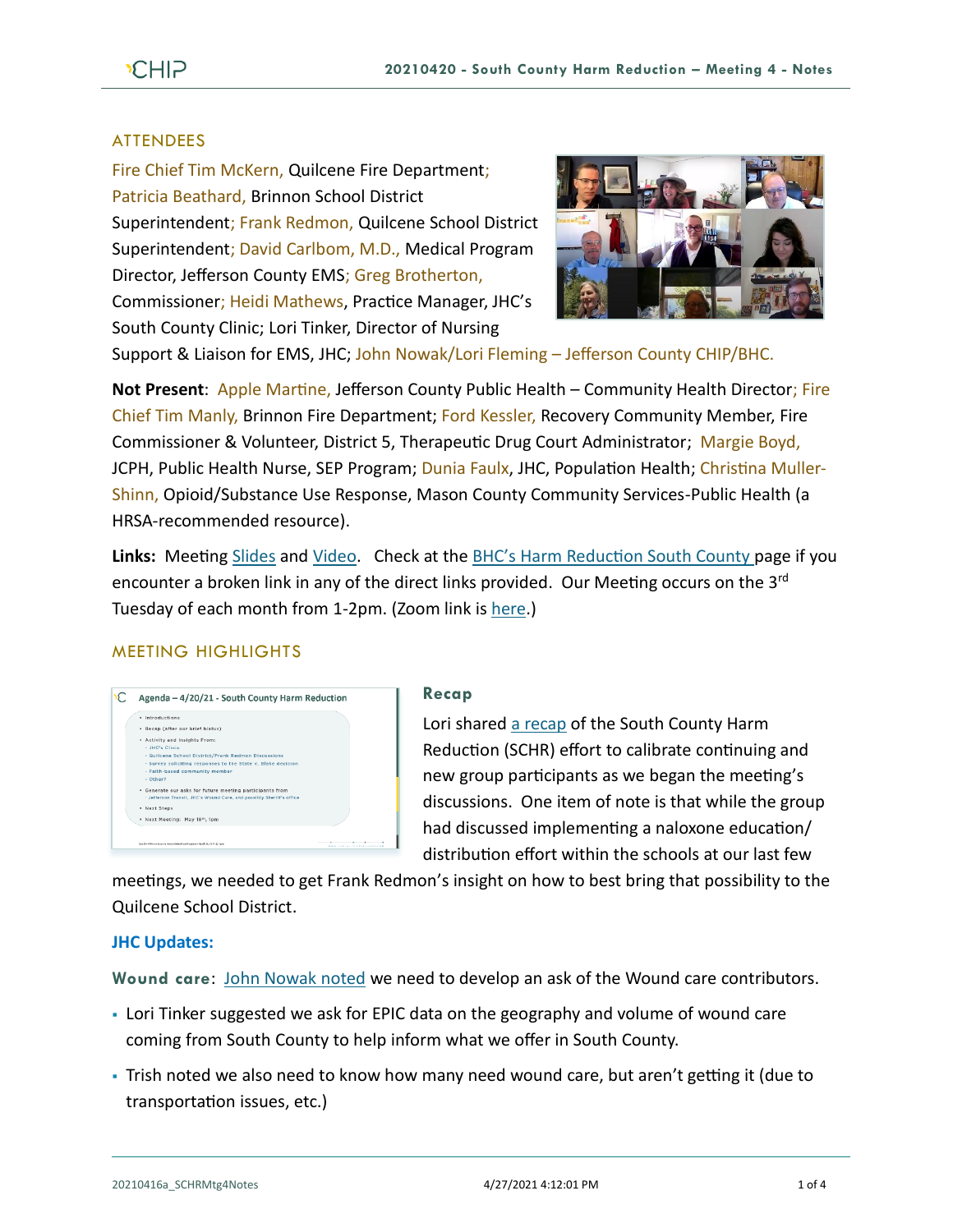- Chief McKern suggested getting data from JHC on who has been released from there, but has not completed their follow-up care in the post 3-4 days. (Jefferson Home Health or JHC are tracked, but other disposition referrals outside the JHC system are not tracked.
	- **Action:** Explore using Home Health as a means of tracking can that even be done? John and Lori Tinker to put their heads together – recognizing this is a tall order.)
	- **Action:** Dr. Carlbom committed to explore with ED head Doctor if checking Home Health box is a possibility, and Lori Tinker is also going to reinforce that on her side. Possibly nursing team could remind Doctors, as well.

**Quilcene Clinic**: [Heidi Mathews noted](https://youtu.be/suDq1GZ2Ljg?t=854) she is reaching out to JHC's Jamie Hoobler, Nursing Manager of the Medical Group, and ultimately Jenn Wharton and Dr. Butterfield, who will need to address the request to have Quilcene Clinic serve as reception for Naloxone kits.

▪ **Action:** John Nowak offered to work with Heidi to help move the effort forward and come back to the next meeting with an answer from JHC. They will also check to see how Dr. Erickson is handling Naloxone distribution at JHC (is it just a prescription or an actual kit?)

## **Generating Asks**

**Jefferson Transit**: [Greg noted](https://youtu.be/suDq1GZ2Ljg?t=1094) he was about to attend Jefferson Transit meeting and wanted to take any requests from this group to that meeting. The discussion yielded the group would like both "free fare" between South County and Port Townsend AND an additional run added to that route. Frank Redmon noted kids are using the free transit to get to school and their parents to work; Trish noted families trying to get kids to doctor for care in Port Townsend is key as well. Lori noted any opportunity to improve access to during the dry spell – even if it was a "call-theservice" option, if such a thing could be set up.

**Sheriff's office rep @ SCHR meeting**: [Greg suggested](https://youtu.be/suDq1GZ2Ljg?t=1354) the new Navigator. **Action**: Lori will reach out to Sheriff Nole to ask for the new Navigator to participate in this meeting.

## **Naloxone-related Steps**

**Quilcene High School - best next step**: Frank [suggested](https://youtu.be/suDq1GZ2Ljg?t=1495) focusing on reducing stigma as an initial step toward Naloxone on campus and students learning how to administer it to help those in crisis. [Dr. Carlbom sugggested](https://youtu.be/suDq1GZ2Ljg?t=1592) we develop an ask of the School Board – maybe piloting a Naloxone presence in the school within the SBHC, or piloting an education program for the life skill or administering Naloxone.

**Action:** Generate participation with the Olympic Community of Health's effort to gather regional insight on stigma to develop interventions and strategies to address stigma in JeffCo.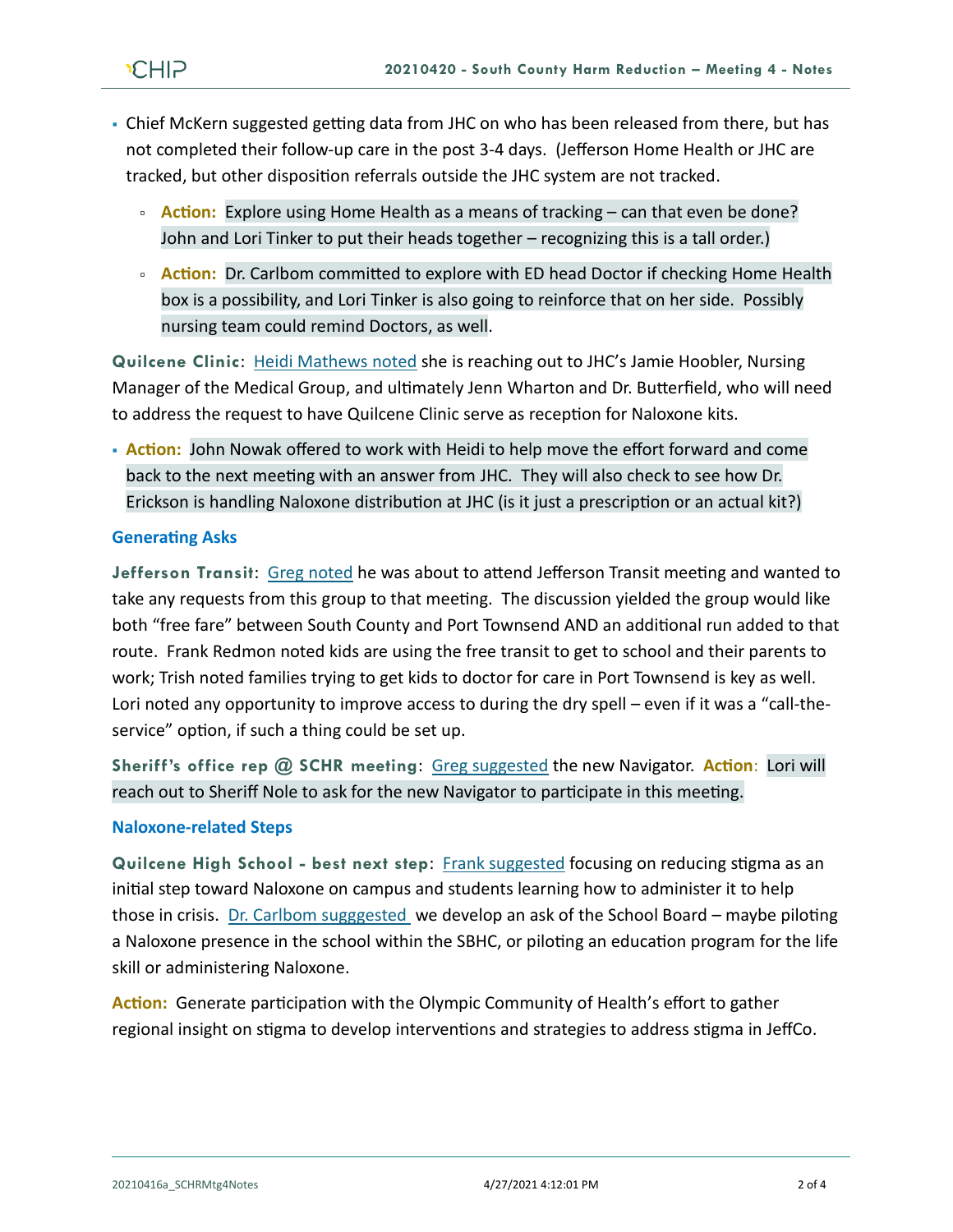Lori/John reach out to faith-based – Dana Ward; School-based counselors – Tiffany Jaber (Quilcene); Elders – Kiwanas (like at 7am-8am); Sheriff Navigator; Chief McKern will share the opportunity with the Fire Chief group

**Action:** CHIP to present a proposal for a CHIP/School collaboration at a School Board Meeting (happens Quarterly) on how this effort could begin with having Naloxone at the SBHC, offering the opportunity for students who are interested getting trained in how to administer naloxone. John Nowak suggests presenting it as a range of opportunities.

• Dr. Carlbom is open to being/presenting at that School Board meeting as well. Chief McKern also would like to be in that meeting and could reach to Mason County for policies and guidelines. Frank noted David Engle is hosting next JeffCo Educational Partnership (Superintendent and Board Group) meeting. Frank will work to get us on the agenda for that meeting.

**Action:** Dr. Carlbom to work with his contacts at the State DOH to see what it would entail to have EMS able to give replacement or initial Naloxone kits. Chief McKern noted his teams would be able to pilot that effort once the protocols/legalities etc. have been addressed. John and Heidi to work on having the Quilcene Clinic serve as the distribution center.

**Addressing feedback from State v. Blake survey** 

**What can we do right now to connect South County residents with services?**

[Lori reviewed](https://youtu.be/suDq1GZ2Ljg?t=2621) feedback from a survey soliciting ideas from Jefferson County's Behavioral Health Consortium (BHC) on how to increase our service connection even as law enforcement is limited in their ability to bring in someone on a simple possession charge.

**Action:** Develop information on services to put in Food boxes at Food bank, distribute to Faithbased organizations a handout to be available next to church bulletins, etc.; school food bags that go out on Friday (Trish can connect us)

• Lori and John to draft a paragraph to go with the yellow resource card.

Hello from Jefferson County's Community Health Improvement Plan (CHIP). We recognize it's been a hard year for all of us while navigating the past year's pandemic. As people who are involved with the health of our community we want you to be aware of resources available in your community. We look forward to working with you in the future on other community issues.